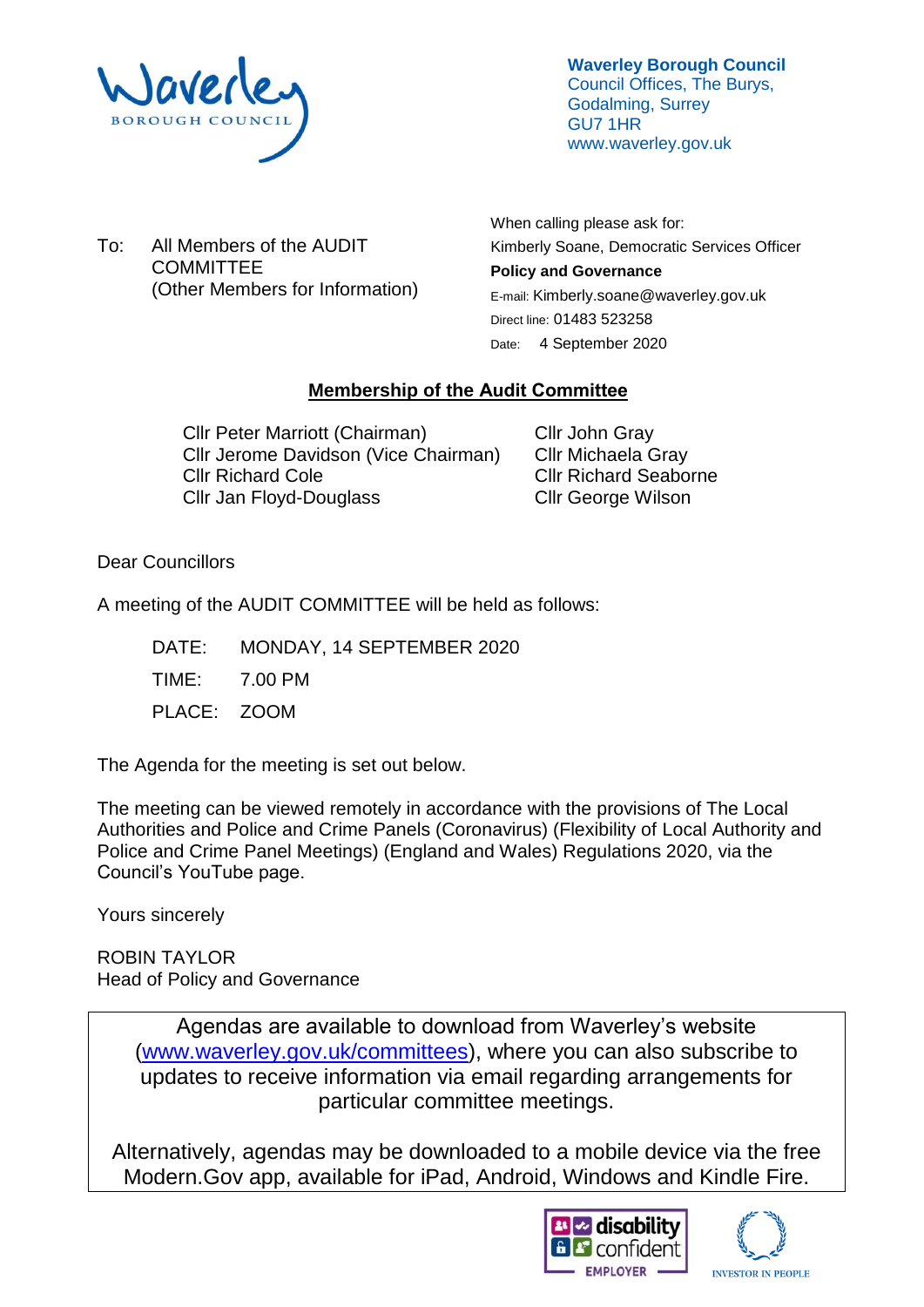Most of our publications can be provided in alternative formats. For an audio version, large print, text only or a translated copy of this publication, please contact [committees@waverley.gov.uk](mailto:committees@waverley.gov.uk) or call 01483 523226.

Please be advised that there is limited seating capacity in the Public Gallery; an overflow room will be available where possible. This meeting will be webcast and can be viewed by visiting [www.waverley.gov.uk/webcast.](http://www.waverley.gov.uk/webcast)

# **NOTE FOR MEMBERS**

Members are reminded that Contact Officers are shown in each report and members are welcome to raise questions, etc. in advance of the meeting with the appropriate officer.

## **AGENDA**

### 1. MINUTES

To confirm the Minutes of the Meeting held on  $20<sup>th</sup>$  July 2020, which are published on the council's website.

### 2. APOLOGIES FOR ABSENCE

To receive apologies for absence.

#### 3. DISCLOSURE OF INTERESTS

To receive from Members, declarations of interests in relation to any items included on the Agenda for this meeting, in accordance with the Waverley Code of Local Government Conduct.

#### 4. QUESTIONS BY MEMBERS OF THE PUBLIC

The Chairman to respond to any questions received from members of the public of which notice has been duly given in accordance with Procedure Rule 10.

#### 5. QUESTIONS FROM MEMBERS

The Chairman to respond to any questions received from Members in accordance with Procedure Rule 11.

6. AUDIT ACTION LOG (Pages 1 - 2)

To receive an update on outstanding actions.

7. AUDIT COMMITTEE ANNUAL ACTIVITY REPORT (Pages 3 - 12)

This report details the work undertaken by the Audit Committee over the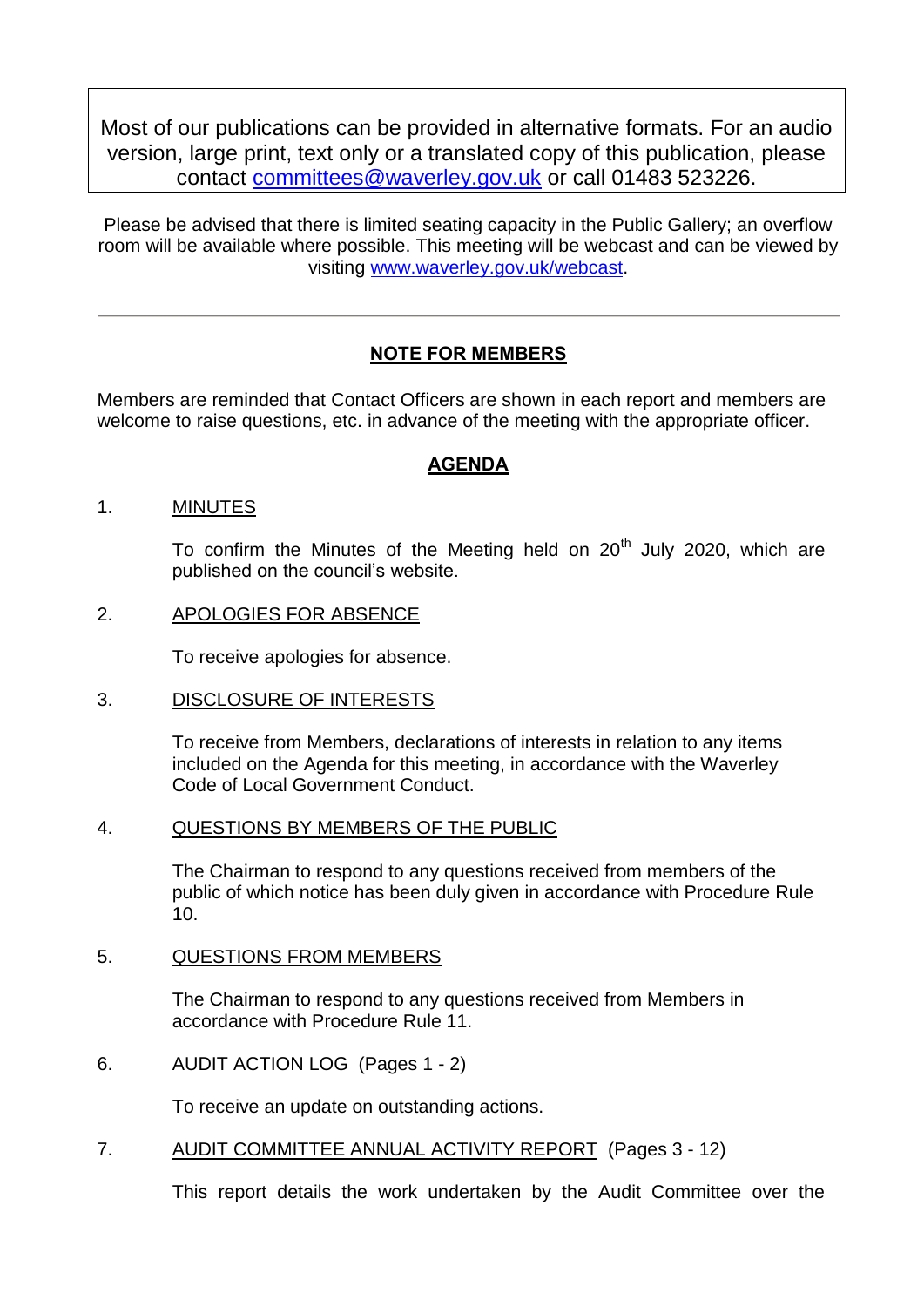municipal year 2019/20. The purpose of this annual appraisal of the work of the Committee is to help Members review the previous year's work and plan for the coming year.

Recommendation

### **It is recommended that the work carried out by the Audit Committee in 2019/20 be noted.**

### 8. REVIEW OF THE AUDIT TERMS OF REFERENCE (Pages 13 - 110)

To consider the attached report including the core functions and membership and to make comment.

Recommendations

To consider the CIPFA Model TOR as a whole and pass comments to the Governance Review Working Group.

That the committee carries out the self-evaluation/effectiveness review following the template in the CIPFA Guidance (in an informal meeting).

### 9. RISK MANAGEMENT

To receive an update following the Risk Register review held on 17<sup>th</sup> August 2020.

#### 10. AUDIT FINDINGS REPORT 2019/20 (Pages 111 - 142)

The Audit Findings Report, produced by Grant Thornton, summarises the key findings arising from the work they have carried out at Waverley Borough Council for the year ended 31 March 2020.

The report provides a commentary on the results of Grant Thornton's work to the Council and its external stakeholders, and highlights issues they wish to draw to the attention of the public.

Recommendation

## **It is recommended that the Audit Committee receives and notes the Audit Findings Report 2019/20.**

## 11. STATEMENT OF ACCOUNTS 2019/2020 (Pages 143 - 258)

To receive and agree the Statement of Accounts 2019/2020.

### **Recommendation**

## **The Committee is asked to Agree the Statement of Accounts 2019/2020.**

12. ANNUAL GOVERNANCE STATEMENT 2019/2020 (Pages 259 - 272)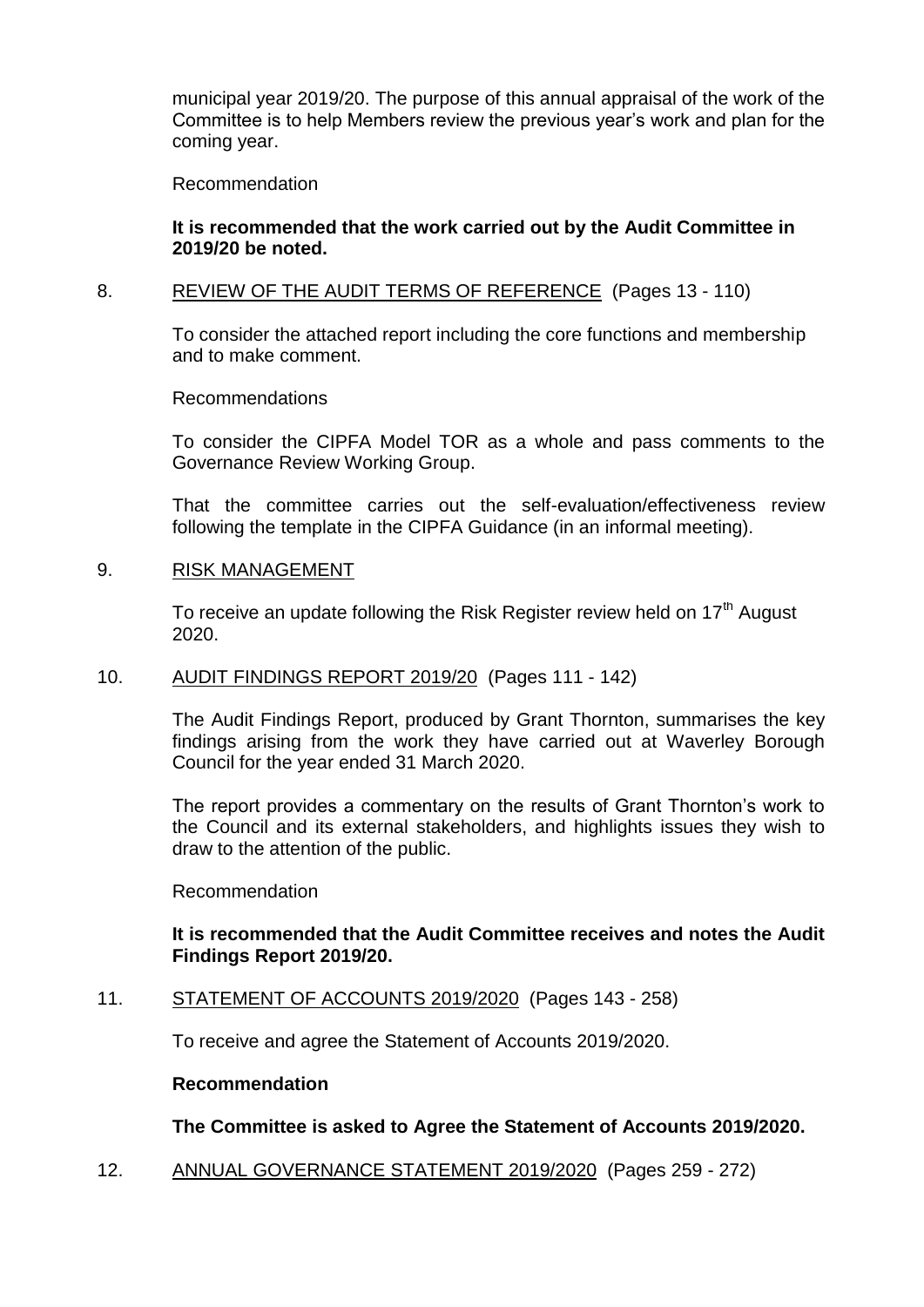To receive and agree the Annual Governance Statement 2019/2020.

### **Recommendation**

**The Committee is asked to Agree the Annual Governance Statement 2019/2020.**

## 13. CONSIDERATION OF POTENTIAL GOVERNANCE ISSUES

The Committee to raise any potential emerging governance issues that may need to be addressed.

## **Recommendation**

**The committee to raise any potential emerging governance issues for consideration.**

## 14. REVIEW OF PROGRESS IN THE IMPLEMENTATION OF INTERNAL AUDIT AGREED ACTIONS (Pages 273 - 284)

To inform the Audit Committee of Senior Management's progress in implementing the agreed actions raised by Internal Audit following a review in their service areas. This report will enable the Committee to consider what action is required in respect of those that are overdue or appear likely to be implemented later than the target date.

### **Recommendation**

**It is recommended that the Committee considers the information contained and, following discussion at the Audit Committee meeting identifies any action it wishes to be taken.**

## 15. REVIEW OF THE PROGRESS IN ACHIEVING THE AUDIT PLAN (Pages 285 - 302)

The Committee's Terms of Reference include provision for the Committee to approve, monitor and comment on the progress made in the achievement of the Internal Audit Plan. An update on the current position of the internal audit reviews is attached.

## **Recommendation**

## **It is recommended that the Committee notes the contents of the Internal Audit Progress report as attached.**

## 16. AUDIT COMMITTEE RECURRENT ANNUAL WORK PROGRAMME (Pages 303 - 304)

The Committee's annual recurrent work programme is attached. The work programme details regular items, but other items can be submitted to each meeting on an ad hoc basis or at the request of the Committee.